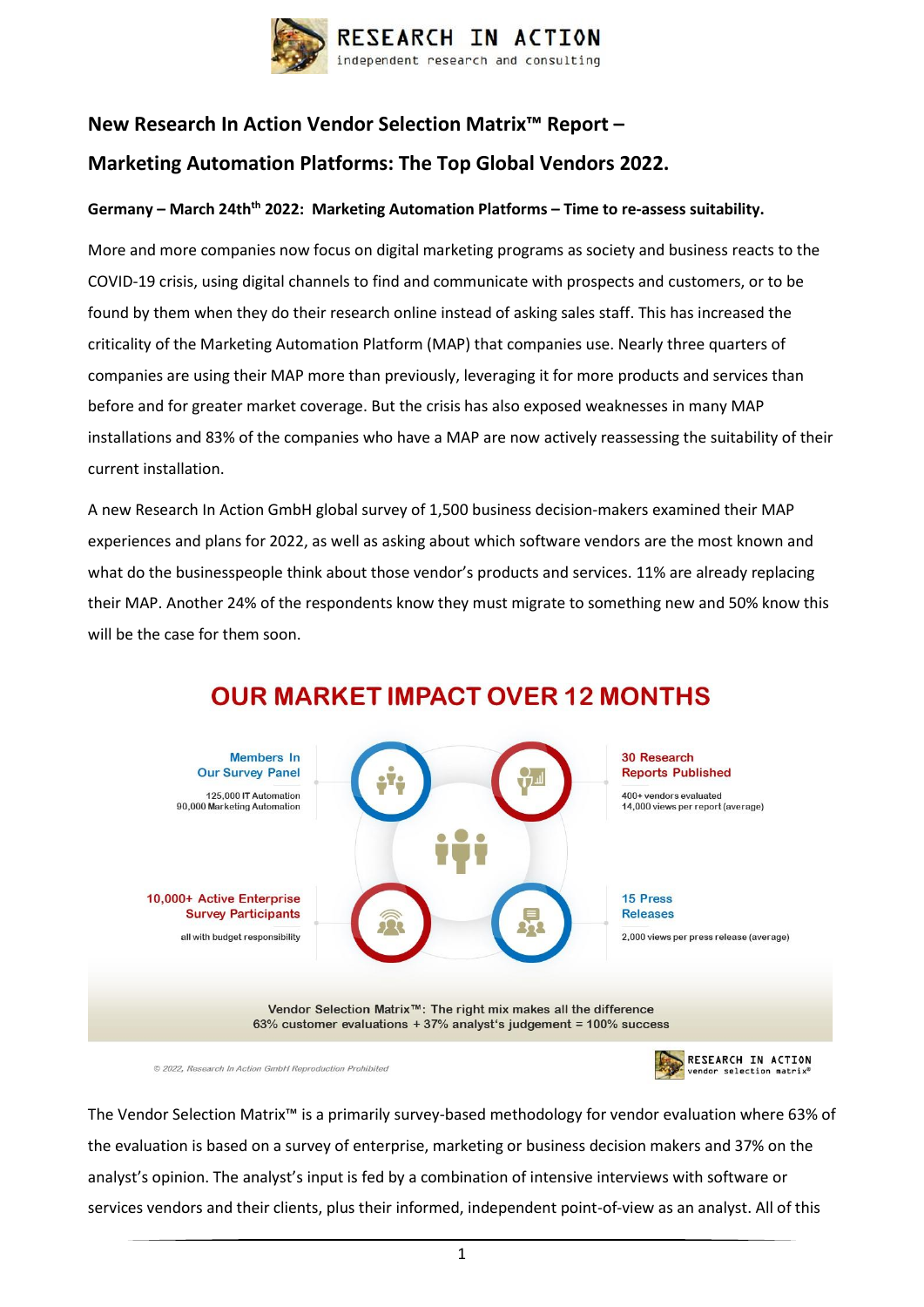

combines to make Research in Action Vendor Selection Matrix™ reports so unique. This approach is one of the key differentiators of Research In Action in market research. For this report we interviewed 1,500 marketing and business managers with budget responsibility in enterprises globally. We selected those vendors who achieved the best evaluations scores from the buyers but disregarded those with fewer than 15 evaluations.

Report details can b[e viewed](http://researchinaction.de/wp-content/uploads/VSM-MAP-2022-WWW.pdf) here:

## **OUR SURVEY DEMOGRAPHICS: MARKETING AUTOMATION**



| <b>Industry Breakdown</b>                        |       |
|--------------------------------------------------|-------|
| Energy                                           | 97    |
| <b>Con</b> Financial Services                    | 256   |
| La Government& Non-Profit                        | 92    |
| to Life Sciences                                 | 200   |
| Wanufacturing                                    | 350   |
| <b>Technology, Media &amp; Telecoms</b><br>नि    | 200   |
| <b>Consumer Packaged Goods &amp; Retail</b><br>囫 | 105   |
| <b>Professional Services</b><br>₫                | 100   |
| <b>Travel &amp; Transportation</b><br>劅          | 100   |
| Total                                            | 1,500 |





endor selection matr:

© 2022. Research In Action GmbH Reproduction Prohibited

Peter O'Neill, Research Director for Marketing Automation at Research In Action GmbH, comments:

- **COVID accelerated the already-inevitable move to digital and puts new demands on a MAP.** Marketers are now fully aware of the potential of chat systems, chatbots and artificial intelligence. They expect conversational artificial intelligence to automate more of the lead-nurturing process itself; reducing cost of sale, allowing companies to create a greater reach, and sellers to focus on the most qualified leads. Technology adoption is underway, but marketers prefer solutions that enable them to communicate with prospects and customers without appearing "creepy" or robotic.
- **MAPs will become a platform across all touchpoints of customer experience.** The functions provided by MAPs are also of increasing importance to other departments and programs in a business: internal communications, customer satisfaction initiatives, customer service or support, and channel management. This will increase the installed footprint for MAP providers but also expand the user profiles that they are selling and working with.
- **The MAP vendor landscape is in a state of dramatic change.** The survey results make it clear that expectations from marketing executives of MAP vendors have now changed dramatically. 63%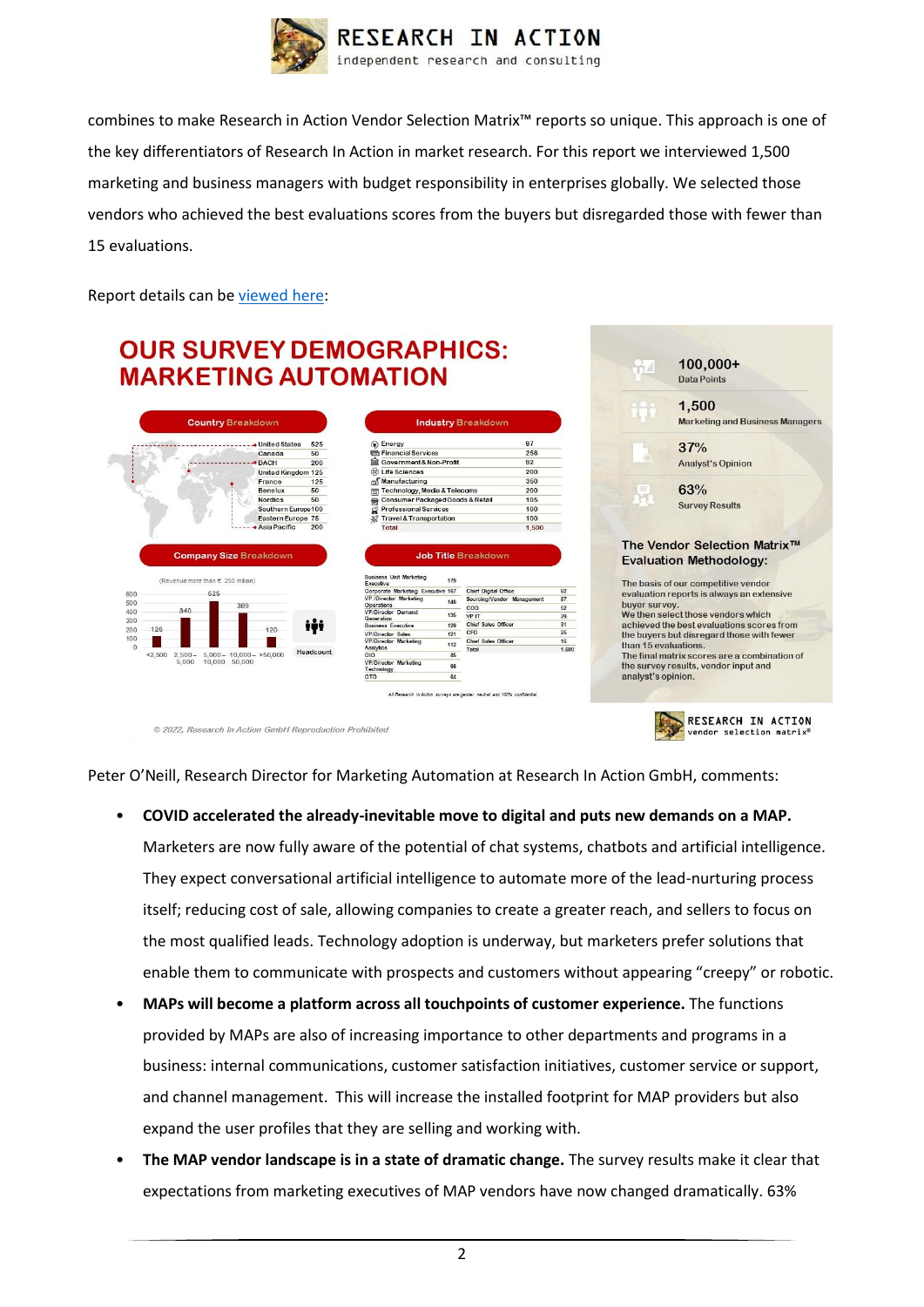

claim that they are not getting the promised return from their MAP (46% even citing that as their BIG problem).

- **A new Engagement Management Landscape is emerging.** The naming of Demandbase as a (highly) suitable MAP by many respondents is an example of the merging of MAP for demand generation and account-based marketing. Right On Interactive's concept of "Customer Lifecycle Marketing" was less understood a few years ago but is now being found by marketing professional researching on their own terms. Marketo's solution is now called Engage and continues to be marketed separately from Adobe's other solutions while still enjoying the advantages of being part of a large software corporation (an interesting contrast to Eloqua within Oracle).
- **Who came out on top?** Here are the Market Leaders (having both a Strategy and an Execution score of over 4 out of 5) in the Vendor Selection Matrix™ – Marketing Automation Platforms 2022 as scored by the survey and myself (listed alphabetically):
	- ACT-ON SOFTWARE, ADOBE, CREATIO, DEMANDBASE, EMARSYS (SAP), HUBSPOT, ORACLE, PEGASYSTEMS, RIGHT ON INTERACTIVE, SELLIGENT and SUGAR CRM

The full list of vendors in the Top 14 vendors scored in the survey is completed by:

• INFOR, SALESFORCE and SAS INSTITUTE

### **Vendor Selection Matrix™ Disclaimer:**

The Vendor Selection Matrix™ is a primarily survey-based methodology for comparative vendor evaluation. Research In Action GmbH does not endorse any vendor, product or service depicted in our research publications, and does not advise technology users to select only those vendors with the highest ratings. The information contained in this research has been obtained from both enterprise as well as vendor sources believed to be reliable. Research In Action GmbH's research publications consist of the analysts' opinions and should not be considered as statements of fact. The opinions expressed are subject to change without further notice. Research In Action GmbH disclaims all warranties, expressed or implied, with respect to this research, including any warranties of merchantability or fitness for a particular purpose. All trademarks are recognized as the property of the respective companies.

### **About Research In Action:**

Research In Action GmbH is a leading independent information and communications technology research and consulting company. The company provides both forward-looking as well as practical advice to enterprise as well as vendor clients.